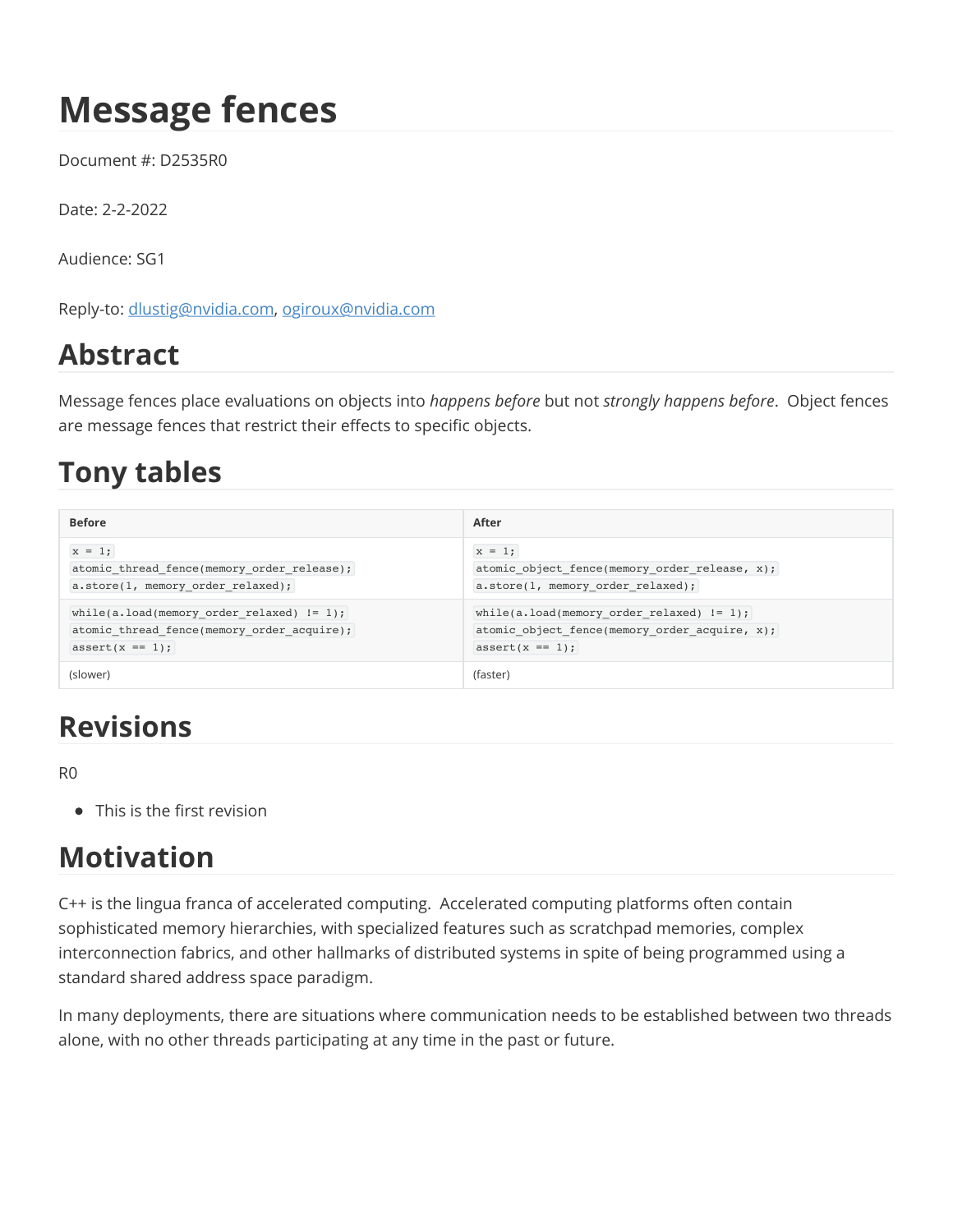The canonical example is the very same message passing paradigm that is commonly used to explain memory models. Each message is strictly a point-to-point communication: no third-party thread will ever directly observe the contents of that message. As such, there is no need for transitivity (or in memory model fencing parlance, "cumulativity") for these messages.

On large distributed systems connected by complex fabrics, and/or on architectures that internally resemble distributed systems, transitivity can be expensive to enforce. Message fences introduce a non-transitive synchronization mechanism that suffices for message passing scenarios and that can be implemented on many systems more cheaply than traditional transitive fences and ordering mechanisms.

Message fences can be further optimized by restricting their applicability only to certain objects explicitly specified by the programmer. These object fences can take advantage of hardware storage-specific fencing mechanisms that may be cheaper to execute than standard synchronization applied across the entire memory space. Object fences provide a way to write code that remains portable even when using non-standard storage declarations such as CUDA's shared.

### **Existing Implementations**

A number of existing programming models provide synchronization for message passing paradigms.

On many existing implementations with shared memory, transitivity is provided by default, and implementations will therefore pay the cost of enforcing transitivity even though it is not always needed when implementing a message passing paradigm. On larger MPI deployments [mpi] built on top of complex network fabrics, message passing can be implemented using point-to-point communication over the network, and transitivity with other prior communication will not be established.

OpenMP [openmp] provides a flush construct #pragma omp flush [memory-order-clause] [(list)] newline which allows expert programmers to specify the specific list of objects being flushed. The memory-orderclause can be release, acquire, or acq\_rel, but establishing seq cst ordering is not an option. To be fair, the OpenMP manual also includes the following warning:

Use of a flush construct with a list is extremely error prone and users are strongly discouraged from attempting it.

OpenCL [opencl] provides distinct *happens before* ordering relationships for local memory (a private per-workgroup memory space) and for global memory (visible to all work-groups as well as to the host). If both are viewed as part of a larger flat address space, then synchronization on local memory can be seen as a form of message or object fence that establishes transitive ordering among objects in local memory but with no connection to any ordering established among objects in global memory.

A conservative implementation of object fences simply discards the object information and becomes a message fence: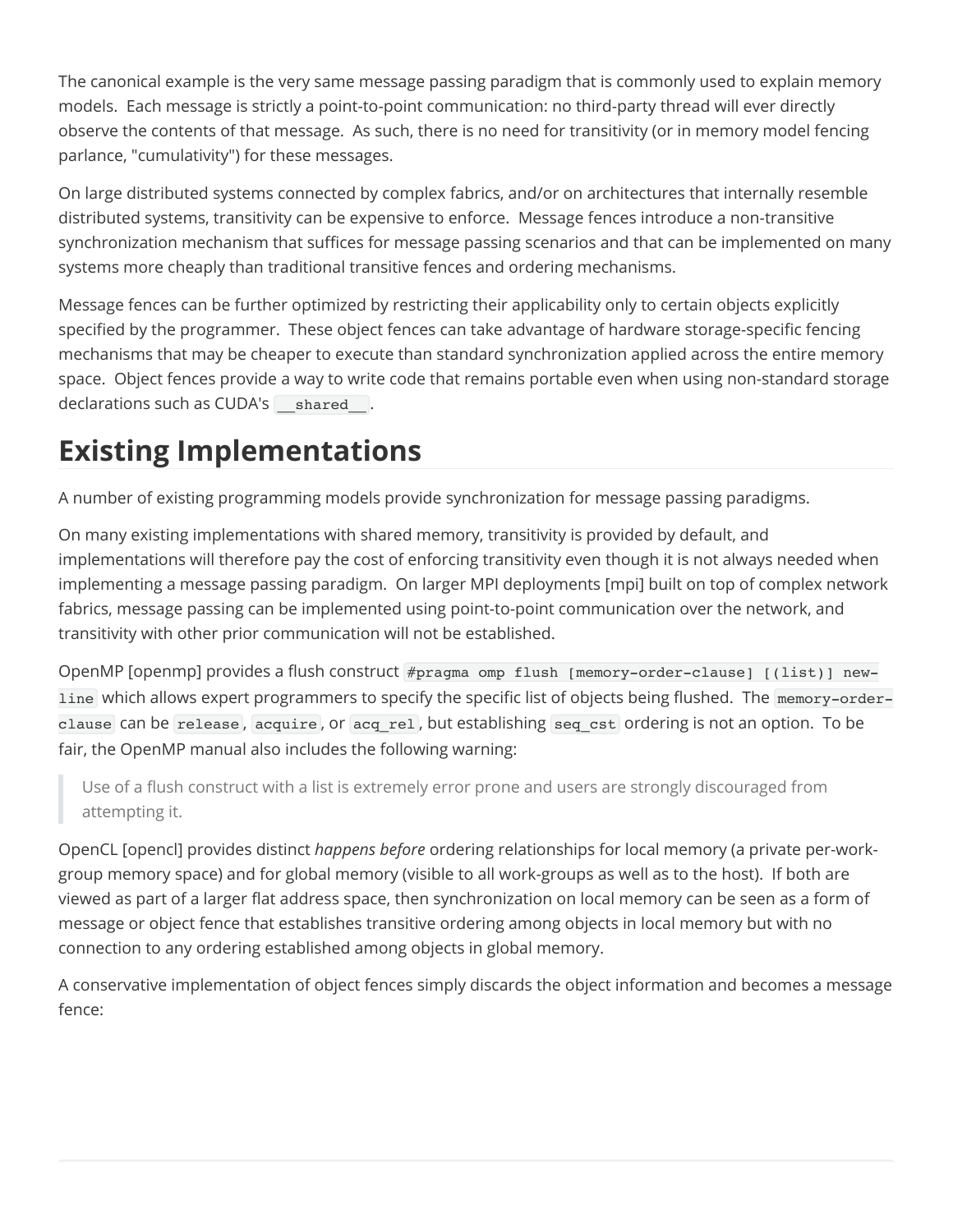```
template<class... Objects>
void atomic object fence(memory order order, Objects const&...) noexcept
{
     atomic_message_fence(order);
}
```
A conservative implementation of message fences simply falls back on standard thread fences:

```
template<>
void atomic message fence(memory order order) noexcept
{
     atomic_thread_fence(order);
}
```
# **Discussion**

These rules suffice for establishing point-to-point communication as was motivated earlier:

- 1. Message fences are strictly non-transitive: they intentionally "forget history" when establishing ordering relationships in order to make the synchronization cheaper.
- 2. Object fences further evaluations on objects not named, thereby creating a form of "per-object happens before" relationship, in order to make the synchronization cheaper still.

However, they do not provide a means of "re-integrating" the synchronized objects into the transitive ordering established by *strongly happens before*. The memory model would need to become dramatically more complex to capture such relationships, and so instead we simply disallow it. Ordinary fences and atomic operations continue to place evaluations on these objects into *strongly happens before* as normal.

Because message and object fences make no attempt to establish transitive ordering, they also make no attempt to restore sequential consistency. By their nature, no total order is being established. Message fences executing concurrently may operate in an completely unsynchronized manner on optimized implementations; e.g., operating on two different scratchpad memories. As such, because it would have no real meaning, memory order seq cst is also simply disallowed on message fences.

For simple objects, many implementations will have sufficient knowledge about the storage backing the object that they will be able to emit an optimized mapping. For example, an object fence targeting an object in GPU scratchpad memory will be able to emit a fence specifically targeting scratchpad memory. However, if an object fence specifies more complex objects and/or multiple objects backed by multiple different storage locations, then the implementation may have no choice but to take the conservative implementation path.

A more conservative version of this proposal could omit message fences, and instead provide only object fences.

## **Proposed Wording**

This wording is relative to N4901.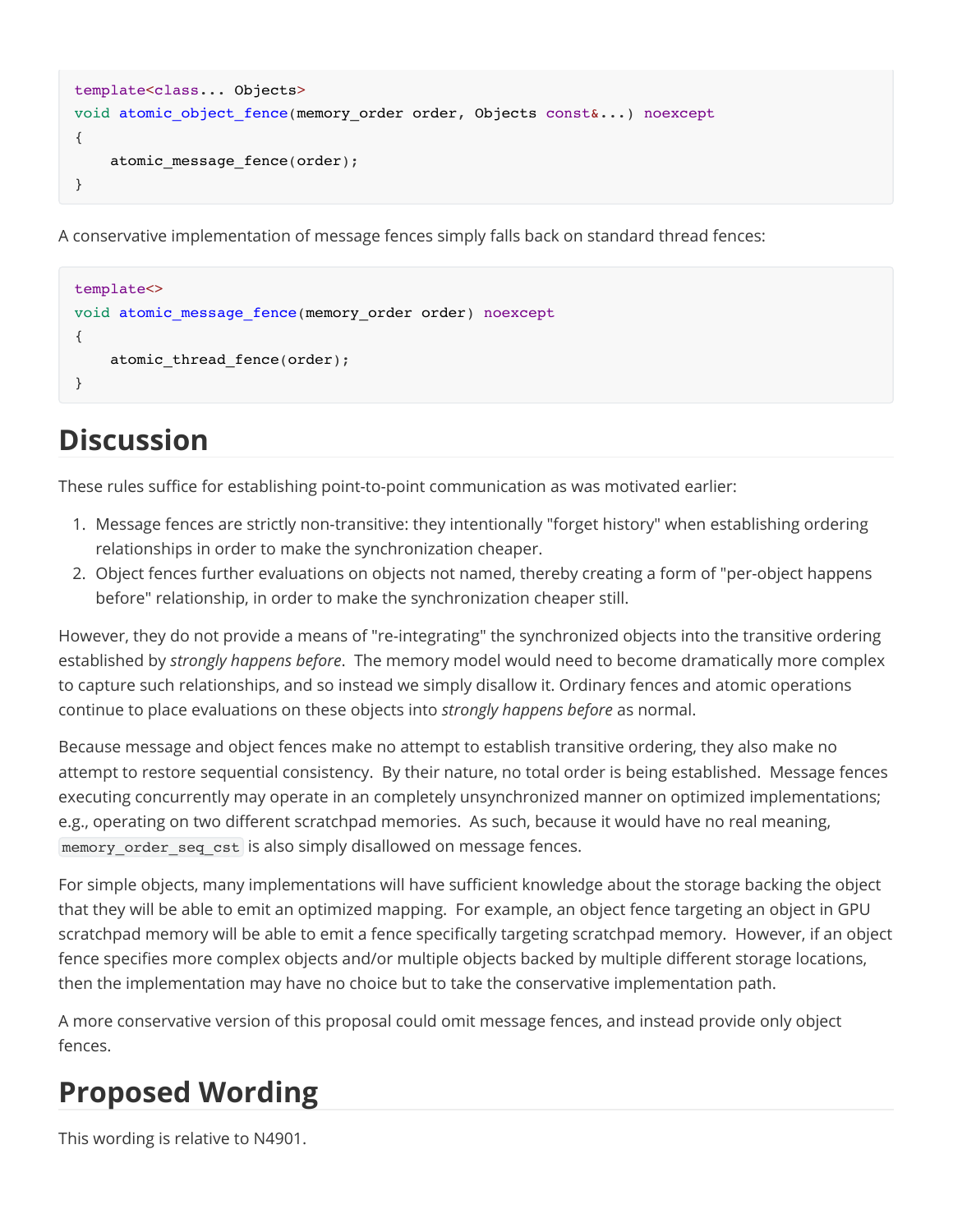#### **31.11 Fences [atomics.fences]**

- 1. This subclause introduces synchronization primitives called fences. **An invocation of an atomic\_thread\_fence() is a** *thread fence***. An invocation of an atomic\_message\_fence() is a** *message fence***. An invocation of an atomic\_object\_fence() is both a** *message fence* **and an** *object fence***.**
- 2. Fences can have acquire semantics, release semantics, or both. A fence with acquire semantics is called an *acquire fence*. A fence with release semantics is called a *release fence*.
- 3. A *release thread fence* A synchronizes with an *acquire thread fence* B if there exist atomic operations X and Y , both operating on some atomic object M, such that A is sequenced before X, X modifies M, Y is sequenced before B, and Y reads the value written by X or a value written by any side effect in the hypothetical release sequence X would head if it were a release operation.
- 4. A *release thread fence* A synchronizes with an atomic operation B that performs an acquire operation on an atomic object M if there exists an atomic operation X such that A is sequenced before X, X modifies M, and B reads the value written by X or a value written by any side effect in the hypothetical release sequence X would head if it were a release operation
- 5. An atomic operation A that is a release operation on an atomic object M synchronizes with an *acquire thread fence* B if there exists some atomic operation X on M such that X is sequenced before B and reads the value written by A or a value written by any side effect in the release sequence headed by A.
- 6. **An evalution A on object O happens before another evaluation B on the same object if there exist fences X and Y such that A is sequenced before X, X is invoked with O if it is an object fence, Y is invoked with O if it is an object fence, Y is sequenced before B, and X would synchronize with Y if they were both thread fences.**

```
extern "C" void atomic thread fence(memory order order) noexcept;
extern "C" void atomic message fence(memory order order) noexcept;
template<class... Objects>
void atomic object fence(memory order order, Objects const&... objects) noexcept;
```
- 7. *Preconditions***: if it is a** *message fence***, order != memory\_order::seq\_cst .**
- 8. *Effects*: Depending on the value of order , this operation:
	- $(8.1)$  has no effects, if order == memory\_order::relaxed;
	- $(8.2)$  is an acquire fence, if order == memory order::acquire or order == memory order::consume;
	- $(8.3)$  is a release fence, if order == memory order::release;
	- $(8.4)$  is both an acquire fence and a release fence, if order == memory order::acq rel;
	- $(8.5)$  is a sequentially consistent acquire and release fence, if order == memory\_order::seq\_cst.